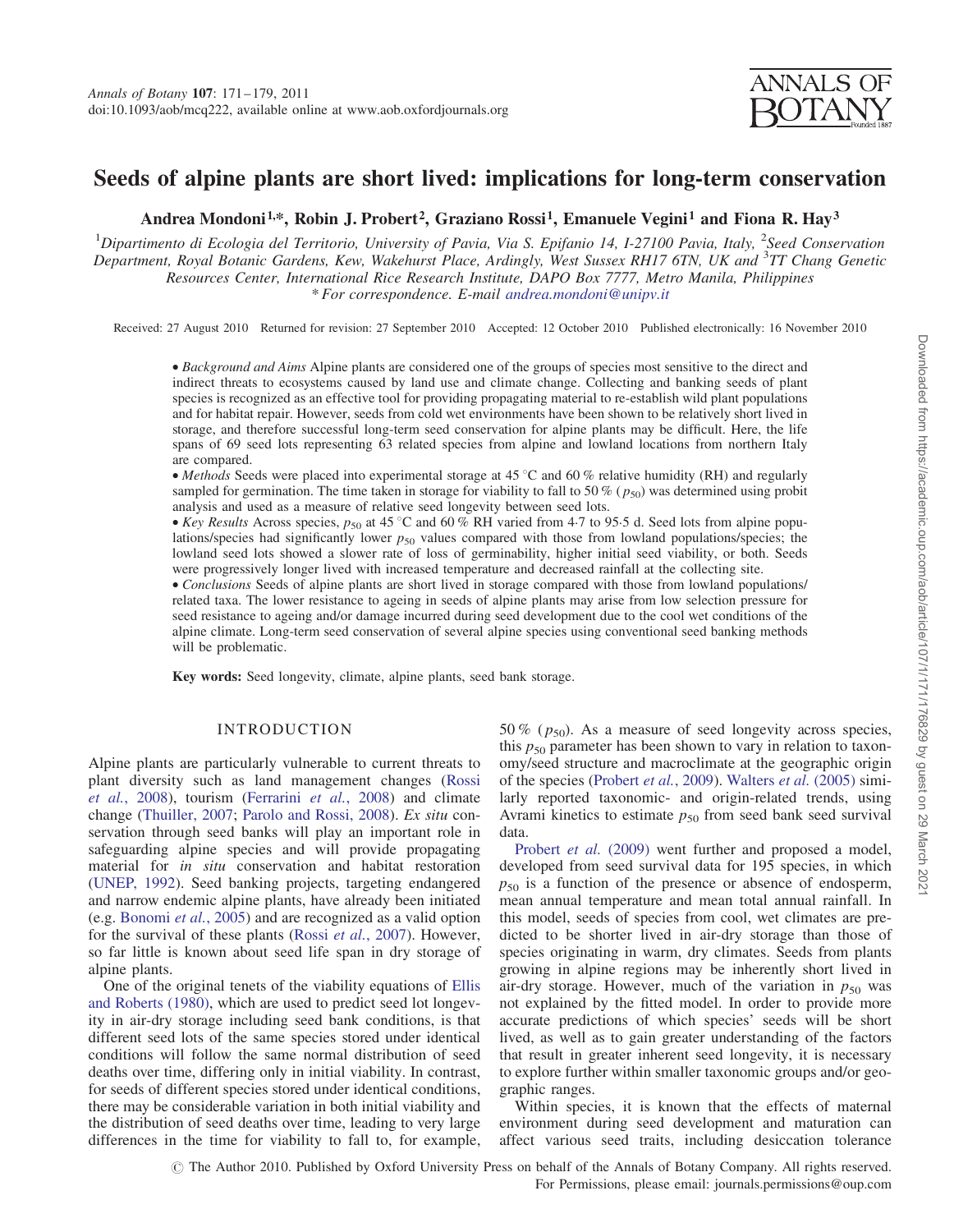(Daws et al.[, 2004](#page-8-0)) and longevity [\(Kochanek](#page-8-0) et al., 2010), and a number of reports have shown that immature seeds are significantly shorter lived than seeds that have attained peak maturity (e.g. [Hay and Smith, 2003;](#page-8-0) [Probert](#page-8-0) et al., 2007). Since alpine regions are characterized by a short growing season as well as cool temperatures, it is possible that one of the reasons why the seeds are short lived is because seed development, particularly the late maturation (or desiccation) phase, is contracted.

The aim of the work presented herein was to assess the goodness of fit of the model of [Probert](#page-8-0) et al. (2009), thereby (a) testing the hypothesis that seeds from alpine plants are short lived in air-dry storage compared with seeds of the same or related species from nearby, lowland sites; and  $(b)$ determining how much of the variation in seed longevity between alpine and lowland plants is correlated with differences in climate and seed structure (presence of endosperm). By looking at seed weights, we also considered whether, for species collected from both alpine and lowland populations, differences in longevity could be due to differences in seed maturity at the time of collection.

## MATERIALS AND METHODS

Seeds

Seeds were collected on the point of natural dispersal from various locations in northern Italy (Fig. 1) between May and September 2008 (one collection per population) and held at the Lombardy Seed Bank (Banca del germoplasma delle piante lombarde/Centro Flora Autoctona della Regione Lombardia) under international seed bank standard conditions of  $-20$  °C after drying at 15% relative humidity (RH) and 15 °C ([FAO/IPGRI, 1994](#page-8-0)). Based on their occurrence and abundance in the study area, 27 species were selected from lowland sites (approx.  $0-400 \text{ m}$  a.s.l.), 36 species from alpine sites (approx. 1800–2400 m a.s.l.) and six species from both alpine and lowland sites (Table [1\)](#page-2-0). For this latter group of species, the distance between sampled populations ranged between 69 km (Plantago lanceolata) and 255 km (Verbascum thapsus). Collections represented 20 genera and ten families. The high initial viability ( $>80\%$ ) of all seed lots was confirmed through germination tests (Table [1\)](#page-2-0). Mean seed weight (seeds equilibrated at  $15^{\circ}$ C and  $15\%$ RH) was determined for five replicates of 50 seeds each for each seed lot of the six species collected from both lowland and mountain populations. Finally, for each species, the presence/absence of endosperm was determined with reference to [Martin \(1945\).](#page-8-0)

#### Experimental storage

Due to logistical and time constraints with comparing storage life span under seed bank conditions, seed longevity was determined using a standard rapid ageing protocol ([Newton](#page-8-0) et al., 2009; [Probert](#page-8-0) et al., 2009). Ageing experiments commenced in March 2009 and were completed within approx. 5 months. Experiments were carried out in



FIG. 1. Map of the collecting sites in lowland (open symbols) and alpine (filled symbols) locations of northern Italy. Numbers represent the species collected from both alpine and lowland populations: 1, Achillea millefolium; 2, Dianthus carthusianorum; 3, D. sylvestris; 4, Plantago lanceolata; 5, Silene vulgaris; 6, Verbascum thapsus.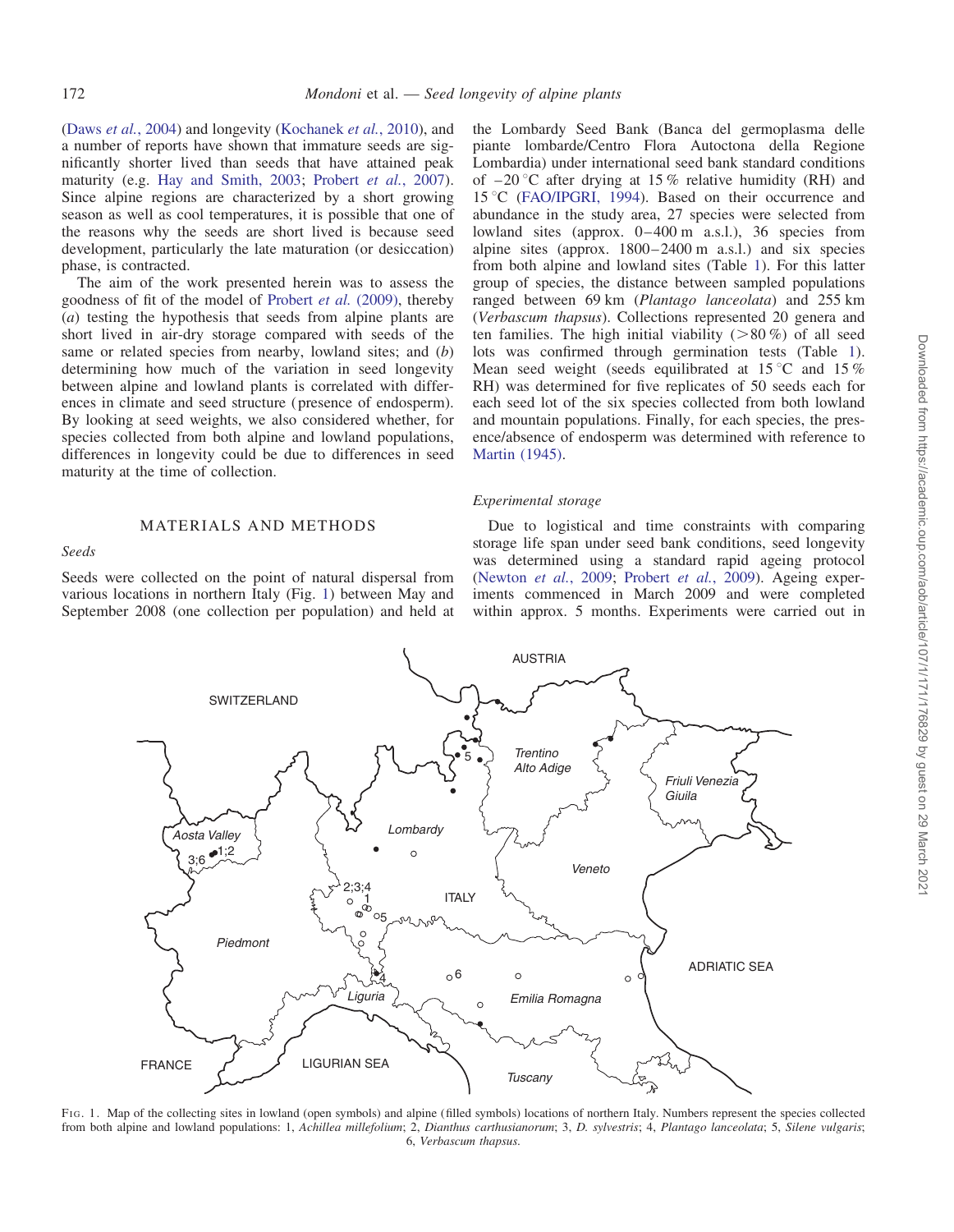## Mondoni et al. — Seed longevity of alpine plants 173

<span id="page-2-0"></span>

| Species name                                                                | Family                             | Provenance | $p_{50} \pm$ s.e. (d)              | Germination temperature $(^{\circ}C)$ |
|-----------------------------------------------------------------------------|------------------------------------|------------|------------------------------------|---------------------------------------|
| Species collected from lowland and alpine populations                       |                                    |            |                                    |                                       |
| Achillea millefolium L.                                                     | Asteraceae                         | L          | $59.5 \pm 1.84$                    | $30/20*$                              |
|                                                                             |                                    | А          | $27.4 \pm 1.28$                    | $30/20*$                              |
| Dianthus carthusianorum L.                                                  | Caryophyllaceae                    | L          | $59.5 \pm 2.19$                    | 15                                    |
|                                                                             |                                    | А          | $37.5 \pm 0.78$                    | 15                                    |
| Dianthus sylvestris Wulfen                                                  | Caryophyllaceae                    | L          | $41.7 \pm 1.80$                    | 15                                    |
|                                                                             |                                    | А          | $34.2 \pm 1.38$                    | 15                                    |
| Plantago lanceolata L.                                                      | Plantaginaceae                     | L<br>А     | $58.9 \pm 1.87$<br>$22.4 + 1.90$   | $25^{\dagger}$<br>$20^{\dagger}$      |
| Silene vulgaris (Moench) Garcke                                             | Caryophyllaceae                    | L          | $59.7 \pm 1.93$                    | 25                                    |
|                                                                             |                                    | А          | $15.1 \pm 0.93$                    | 25                                    |
| Verbascum thapsus L.                                                        | Scrophulariaceae                   | L          | $57.5 \pm 2.15$                    | 25                                    |
|                                                                             |                                    | А          | $32.7 \pm 1.27$                    | 25                                    |
| Species collected from either a lowland or an alpine population             |                                    |            |                                    |                                       |
| Achillea clavenae L.                                                        | Asteraceae                         | А          | $14.5 \pm 0.95$                    | $30/20*$                              |
| Achillea ligustica All.                                                     | Asteraceae                         | А          | $18.2 \pm 0.91$                    | 25                                    |
| Achillea moscata Wulfen                                                     | Asteraceae                         | А          | $19.3 \pm 1.97$                    | $30/20*$                              |
| Armeria plantaginea (All.) Willd.                                           | Plumbaginaceae                     | L          | $34.6 \pm 1.30$                    | $20^{\dagger}$                        |
| Armeria alpina Willd.                                                       | Plumbaginaceae                     | А          | $9.6 \pm 0.67$                     | $25/15**$                             |
| Artemisia glacialis L.                                                      | Asteraceae                         | А          | $26.4 \pm 0.92$                    | 15                                    |
| Artemisia umbelliformis Lam.<br>Artemisia vulgaris L.                       | Asteraceae<br>Asteraceae           | А<br>L     | $10.9 \pm 0.87$<br>$40.0 + 1.84$   | 15<br>25                              |
| Campanula barbata L.                                                        | Campanulaceae                      | А          | $13.2 \pm 0.73$                    | $20^{\dagger}$                        |
| Campanula rapunculus L.                                                     | Campanulaceae                      | L          | $39.9 \pm 1.60$                    | 25                                    |
| Campanula scheuchzeri Vill.                                                 | Campanulaceae                      | А          | $13.0 \pm 0.85$                    | $20^{\dagger}$                        |
| Centaurea deusta Ten.                                                       | Asteraceae                         | L          | $65.8 \pm 3.09$                    | 25                                    |
| Centaurea maculosa Lam.                                                     | Asteraceae                         | L          | $76.3 \pm 2.87$                    | 25                                    |
| Centaurea nervosa Willd.                                                    | Asteraceae                         | А          | $34.2 \pm 1.84$                    | $30/20**$                             |
| Centaurea scabiosa L.                                                       | Asteraceae                         | А          | $27.3 \pm 2.54$                    | $30/20*$                              |
| Cerastium arvense L.                                                        | Caryophyllaceae                    | А          | $11.6 \pm 0.76$                    | $25/15$ ****                          |
| Cerastium holosteoides Fries ampl. Hylander                                 | Caryophyllaceae                    | L          | $34.0 \pm 0.95$                    | $20/10**$                             |
| Cirsium arvense (L.) Scop.                                                  | Asteraceae                         | L          | $22.7 \pm 1.63$                    | $30/20*$                              |
| Cirsium spinosissimum (L.) Scop.                                            | Asteraceae                         | А          | $15.3 \pm 1.45$                    | $25/15**$                             |
| Dianthus glacialis Haenke                                                   | Caryophyllaceae                    | А<br>А     | $10.9 \pm 0.85$<br>$13.1 \pm 0.84$ | $25/15***$<br>$25^{\dagger}$          |
| Epilobium alpestre (Jacq.) Krocker<br>Epilobium hirsutum L.                 | Onagraceae<br>Onagraceae           | L          | $38.0 \pm 1.23$                    | 25                                    |
| Festuca alpina Suter                                                        | Poaceae                            | А          | $15.2 \pm 0.70$                    | 15                                    |
| Festuca inops De Not.                                                       | Poaceae                            | L          | $24.7 \pm 1.94$                    | $25/15*$                              |
| <i>Festuca violacea</i> Gaudin                                              | Poaceae                            | А          | $5.2 \pm 0.60$                     | 20                                    |
| Hypericum maculatum Crantz                                                  | Guttiferae                         | А          | $30.6 \pm 1.05$                    | $20^{\dagger}$                        |
| Hypericum perforatum L.                                                     | Guttiferae                         | L          | $33.3 \pm 2.66$                    | $15^{\ddagger}$                       |
| Hypericum richeeri Vill.                                                    | Guttiferae                         | А          | $9.3 \pm 1.07$                     | $20^{\ddagger}$                       |
| Plantago alpina L.                                                          | Plantaginaceae                     | А          | $10.3 \pm 1.24$                    | $15^{\dagger}$                        |
| Plantago major L.                                                           | Plantaginaceae                     | А          | $27.2 \pm 1.14$                    | 25                                    |
| Plantago maritima L.                                                        | Plantaginaceae                     | L          | $86.3 \pm 3.23$                    | 20                                    |
| Plantago serpentina All.                                                    | Plantaginaceae                     | А<br>А     | $26.2 \pm 0.90$<br>$26.2 \pm 1.31$ | $25^{\dagger}$<br>$20/10**$           |
| Rumex alpestris Jacq.                                                       | Polygonaceae                       | А          | $25.5 \pm 0.90$                    | 25/15                                 |
| Rumex alpinus L.<br>Rumex crispus L.                                        | Polygonaceae<br>Polygonaceae       | L          | $78.2 \pm 2.00$                    | 25/15*                                |
| Senecio incanus L. ssp. carniolicus (Willd.) Br.-Bl.                        | Asteraceae                         | А          | $10.3 \pm 0.71$                    | $25/15**$                             |
| Senecio vulgaris L.                                                         | Asteraceae                         | L          | $13.1 \pm 0.70$                    | 15                                    |
| Sesleria pichiana Foggi, Gr. Rossi & Pignotti                               | Poaceae                            | L          | $37.8 \pm 1.34$                    | 15                                    |
| Sesleria varia (Jacq.) Wettst.                                              | Poaceae                            | А          | $12.1 \pm 0.82$                    | $15^{\ddagger}$                       |
| Silene acaulis (L.) Jacq.                                                   | Caryophyllaceae                    | А          | $13.8 \pm 0.85$                    | $25^{\dagger}$                        |
| Silene alba (Miller) Krause                                                 | Caryophyllaceae                    | L          | $51.1 \pm 1.90$                    | 20                                    |
| Silene armeria L.                                                           | Caryophyllaceae                    | L          | $37.0 \pm 1.53$                    | 15                                    |
| Silene dioica (L.) Clairv.                                                  | Caryophyllaceae                    | А          | $15.5 + 0.70$                      | 20                                    |
| Silene nutans L.                                                            | Caryophyllaceae                    | А          | $15.4 \pm 0.82$                    | 20                                    |
| Silene paradoxa L.                                                          | Caryophyllaceae                    | L          | $49.2 \pm 1.80$                    | 20                                    |
| Silene rupestris L.                                                         | Caryophyllaceae                    | А          | $11.5 + 0.73$                      | 15<br>20                              |
| Silene saxifraga L.<br>Silene suecica (Lodd.) Greuter & Burdet              | Caryophyllaceae<br>Caryophyllaceae | А<br>А     | $21.7 \pm 0.97$<br>$18.2 \pm 0.94$ | $20^{\dagger}$                        |
| Silene vallesia L.                                                          | Caryophyllaceae                    | А          | $26.5 \pm 0.83$                    | 20                                    |
| Silene vulgaris (Moench) Garcke ssp glaerosa (Jordan) Marsd.- J. et Turrill | Caryophyllaceae                    | А          | $11.5 \pm 1.02$                    | $25^{\dagger}$                        |
| Taraxacum alpinum (Hoppe) Hegetschw.                                        | Asteraceae                         | А          | $7.1 \pm 0.85$                     | 15                                    |
| Taraxacum officinale Weber                                                  | Asteraceae                         | L          | $10.7 \pm 1.04$                    | 15                                    |

**Continued**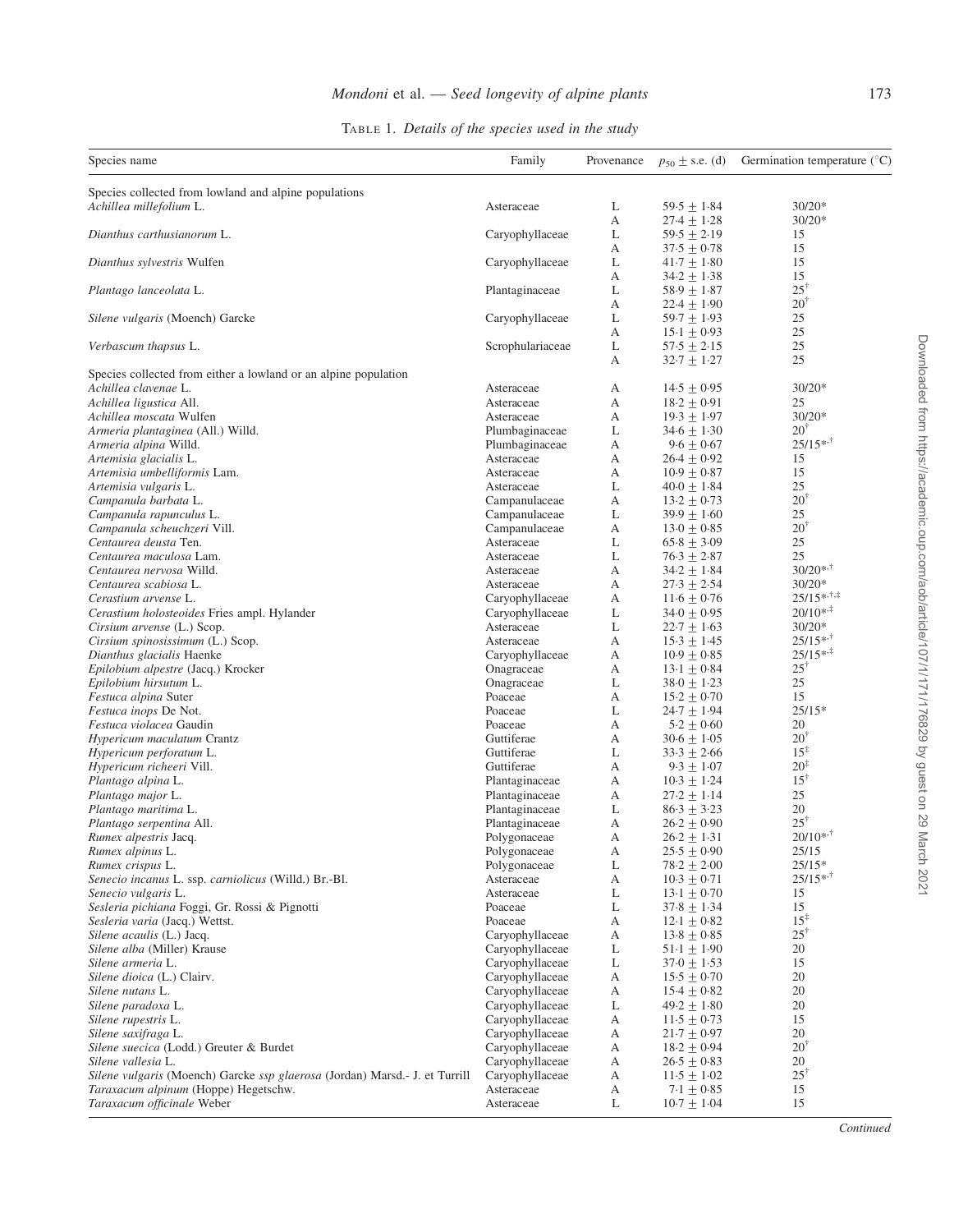TABLE 1. Continued

| Species name                   | Family           |   |               | Provenance $p_{50} \pm$ s.e. (d) Germination temperature (°C) |  |
|--------------------------------|------------------|---|---------------|---------------------------------------------------------------|--|
| <i>Verbascum alpinum</i> Turra | Scrophulariaceae | А | $25.1 + 1.23$ | $25^{\circ}$                                                  |  |
| Verbascum sinuatum L.          | Scrophulariaceae | L | $95.4 + 4.74$ | 25                                                            |  |
| Veronica alpina L.             | Scrophulariaceae | А | $4.7 + 0.04$  | $25/15**$                                                     |  |
| Veronica hederifolia L.        | Scrophulariaceae | L | $12.0 + 0.11$ | $20^{\dagger, \ddagger}$                                      |  |
| Veronica persica Poiret        | Scrophulariaceae |   | $43.4 + 1.56$ | $20^{\dagger}$                                                |  |

Classification to family level (following [Pignatti, 1982\)](#page-8-0), provenance [lowland (L) alpine (A)], time to 50 % viability loss ( $p_{50} \pm$  s.e.) at 45 °C, 60 % RH and germination conditions used. All non-germinated seeds were cut-test at the end of the test and found to be dead.

\*The elevated temperature was applied for 12 h each day, with light provided during the warm phase.

<sup>†</sup>GA<sub>3</sub> at 250 mg L<sup> $\pm$ 1</sup> was included in the agar germination medium.

<sup>‡</sup>Dormancy breaking pre-treatment at  $0^{\circ}$ C for 14 d.

two laboratories: the Millennium Seed Bank (UK) and the Lombardy Seed Bank (Italy), using identical equipment and procedures. To serve as a control, sample of seeds of Myosotis arvensis originating from the same seed lots were included in the ageing experiments performed in these two laboratories and/or started at different times.

To raise the moisture content of the seeds prior to ageing and to minimize the subsequent adjustment of moisture content when samples were transferred to the ageing conditions, ten samples of 50 seeds each were rehydrated at 47 % RH at  $20^{\circ}$ C in open glass vials or Petri dishes; the vials/ dishes were placed over a non-saturated solution of LiCl (anhydrous, Laboratory Reagent Grade; Fisher Scientific UK Ltd, Leicester, UK) in distilled water held in a sealed  $300 \times$  $300 \times 130$  mm electrical enclosure box (Ensto UK Ltd, Southampton, UK). At the end of the rehydration period (14 d), seed equilibrium relative humidity (eRH) was checked using a sample of the equilibrating seeds or, if the volume of seeds was too small, a reference sample of Agrostis gigantea seeds that accompanied the test species during rehydration. The eRH was measured using a water activity measuring instrument which comprised a hygrometer sensor housed in an AW-DI0 water activity probe, used in conjunction with a HygroPalm 3 display unit (Rotronic Instruments UK Ltd, Crawley, UK). Once the test species was judged to have reached equilibrium, samples were transferred to a second electrical enclosure box, over a nonsaturated solution of LiCl at 60 % RH placed in a compact incubator (LEEC Ltd, Nottingham, UK) without light at  $45 + 2$  °C. The RH generated by the LiCl in the box was checked at 4- to 6-week intervals by pipetting a sample of approx. 10 ml of solution and placing it into the sample chamber of the water activity-measuring instrument described above. The bulk solution was adjusted if necessary, usually by adding distilled water, stirring and allowing the solution to equilibrate before rechecking the RH (Hay et al.[, 2008](#page-8-0)).

One sample of 50 seeds for each seed lot was removed after 1, 2, 5, 9, 20, 30, 50, 75, 100, 120 and 150 d for germination testing. Seeds were sown on 1 % distilled water agar held in 90 mm diameter Petri dishes and placed in an LMS 250A cooled incubator (LMS Ltd, Sevenoaks, UK) under a temperature regime (constant or alternating) previously found to be optimal for germination of that accession (Table [1\)](#page-2-0). Some of the seed lots required additional treatments including the addition of  $GA_3$  (250 mg L<sup>-1</sup>; Sigma-Aldrich Company Ltd,

Dorset, UK) or cold stratification (typically at  $0^{\circ}$ C for 14 d) to remove dormancy. Plates were checked weekly for germination and seeds scored as germinated once the radicle had reached approx. 2 mm. At the completion of each germination test, ungerminated seeds were cut-tested to confirm that they were not viable.

#### Data analysis

Probit analysis was carried out on the data using GenStat Release 11.1 (VSN International Ltd, Oxford, UK) to estimate the time for viability to fall to 50 % ( $p_{50}$ ) by fitting the viability equation [\(Ellis and Roberts 1980](#page-8-0)):

$$
v = K_i - (p/\sigma) \tag{1}
$$

where  $\nu$  is the viability (in normal equivalent deviates, NED) of the seed lot after  $p$  days in storage,  $K_i$  is the initial viability (NED) of the seed lot, and  $\sigma$  is the time (d) for viability to fall by 1 NED (i.e. the standard deviation of the normal distribution of seed deaths over time). Analysis of residual deviance (variance ratio test following the F-distribution) was used to test for significance when constraining survival curve data for multiple seed lots to common estimates for  $K_i$  and/or  $\sigma$ . Analysis of variance (ANOVA) was used for comparing  $log_{10}$  ( $p_{50}$ ) with seed lot origin (lowland vs. alpine) as a factor, using Minitab version 13 (Minitab Inc., State College, PA, USA).

Monthly mean temperature and total monthly rainfall values, based on data collated between 1950 and 2000, were obtained for the collection location of each seed lot by querying WORLDCLIM data (download version 1.4 [http://www.](http://www.worldclim.org/) [worldclim.org/\)](http://www.worldclim.org/) at a maximum resolution of 30 arc-seconds (approx. 1 km) using the 'Extract Values to points' tool in ERSI ArcMap (Version 9.1). The reproductive period (duration between flowering and seed dispersal) was estimated from phenology information for the Italian flora [\(Pignatti,](#page-8-0) [1982\)](#page-8-0). Thus, for each population, the mean temperature and the total rainfall during and outside the reproductive period, as well as the mean annual temperature and total annual rainfall, were calculated. The FITNONLINEAR directive in GenStat Release 11.1 was used to fit the [Probert](#page-8-0) et al. [\(2009\)](#page-8-0) equation to predict relative seed longevity in the experimental storage conditions used in this study using the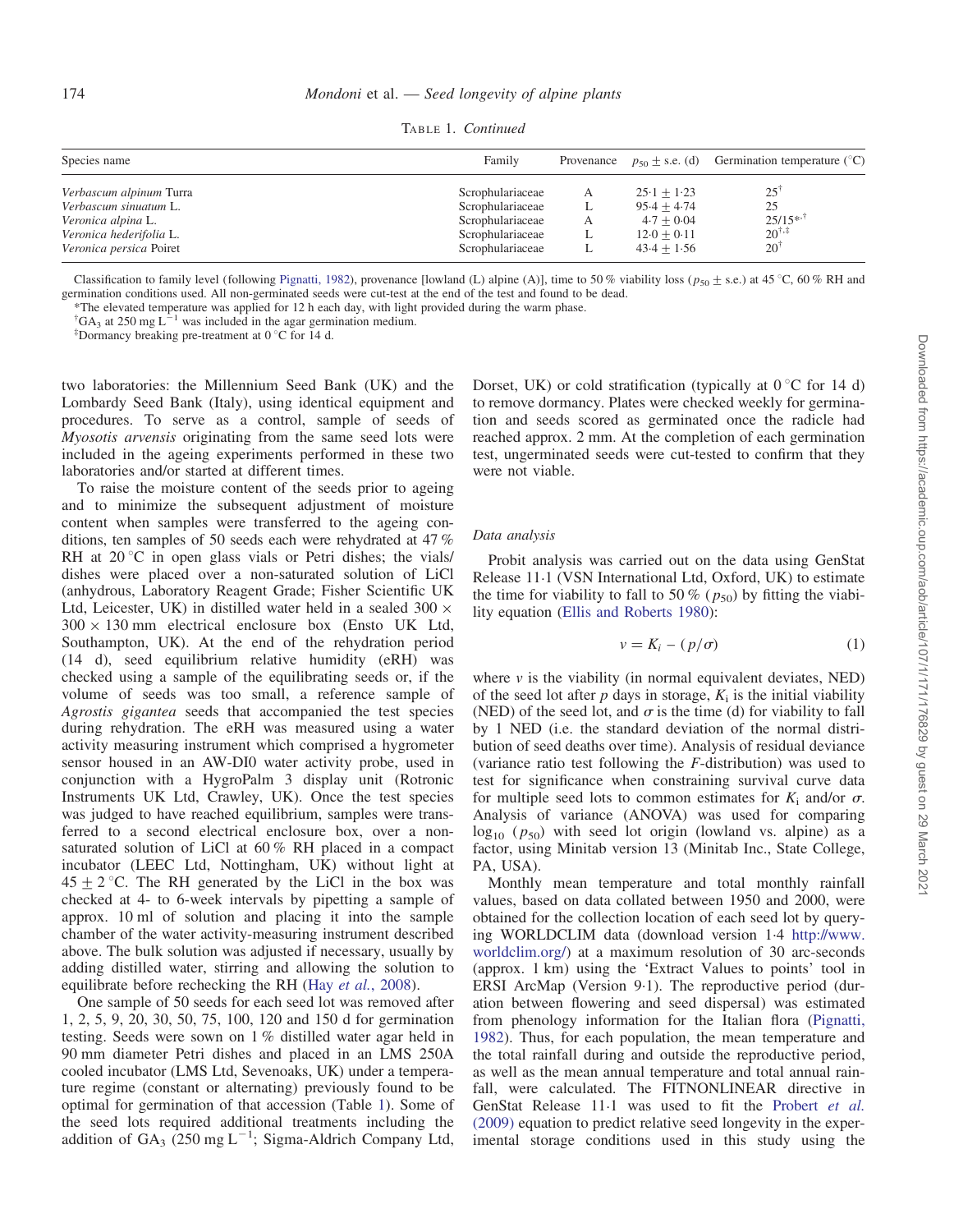equation:

$$
log_{10}(p_{50}) = 2.06 - 0.459(E) + 0.021(T_a)
$$
  
-0.081(R<sub>a</sub><sup>0.3</sup>) (2)

where  $T_a$  is mean annual temperature,  $R_a$  is mean total annual rainfall, and  $E = 1$  or  $E = 0$  indicates the presence or absence of endosperm, respectively. Further regression analyses were carried out in GenStat to determine whether other rainfall and temperature parameters better explained the variation in longevity than mean annual temperature and mean total annual rainfall. For these,  $p_{50}$  was  $log_{10}$ -transformed to ensure normality.

t-Tests were used to compare seed weights for six species represented by both lowland and alpine populations (paired) or to compare  $log_{10}$  ( $p_{50}$ ) values for endospermic and non-endospermic seeds (unpaired).

#### RESULTS

Seed viability declined as the period of experimental storage increased, for all seed lots (Fig. [2](#page-5-0)), but with wide variation  $(4.7-95.4)$  in the time taken for viability to fall to 50% ( $p_{50}$ ; Table [1\)](#page-2-0). Variation in  $p_{50}$  between seed lots was explained by differences in the rate at which seeds lost the ability to germinate  $(1/\sigma)$  and the initial seed viability  $(K_i)$ (not shown, but compare slopes and intercepts, respectively, for the survival curves shown in Fig. [2\)](#page-5-0). This was also the case when comparing seed survival data for congeneric species or for seed lots of the same species collected from both alpine and lowland populations. Comparing seed survival data across genera, Taraxacum, Senecio and Veronica were the shortest lived, with  $p_{50}$  values less than approx. 15 d, while Verbascum, followed by Plantago had the highest  $p_{50}$  values of 95 and 86 d, respectively (Table [1](#page-2-0) and Fig. [2\)](#page-5-0).

The lowland seed lots consistently showed a slower rate of loss of germinability, higher initial seed viability, or both (Fig. [2\)](#page-5-0). In some cases, although there were significant differences in the seed survival curves for species within genera collected from similar environments (i.e. alpine or lowland), these differences were small compared with the differences between survival curves of congeneric species collected from contrasting environments (e.g. see Fig. [2,](#page-5-0) Plantago and Silene species). For example, the mean  $p_{50}$  value for seed lots of alpine Silene sp. is  $16 \pm 2.2$  d ( $\pm$  s.e.), while that of seed lots from the lowland *Silene* sp. was  $>3$  times larger (50 d). ANOVA confirmed that, across all seed lots tested, alpine seed lots had significantly lower  $p_{50}$  values compared with those from the lowland seed lots ( $F = 24.81$ ;  $P < 0.001$ ).

Using the [Probert](#page-8-0) *et al.* (2009) model to predict  $log_{10} (p_{50})$ for these seed lots under the standard experimental storage conditions used here, the residual variance was greater than the observed variance in  $log_{10}$  ( $p_{50}$ ). In general, the model overestimated the longevity of non-endospermic seeds and underestimated the longevity of endospermic seeds (Fig. [3\)](#page-6-0). Furthermore, the model explained very little of the variation in  $p_{50}$  for lowland seed lots. It was not possible to carry out further multiple regression analysis since, for these seed lots, these climate variables were correlated (alpine habitats tend

to experience both cooler temperatures and greater rainfall than lowland habitats). However, simple linear regression analysis indicated a similar relationship between  $log_{10}$  ( $p_{50}$ ) and mean annual temperature to that shown in [Probert](#page-8-0) et al. [\(2009\)](#page-8-0), accounting for  $40.2\%$  of the variance (Fig. [4A](#page-6-0)). There were also significant relationships between  $log_{10}$  ( $p_{50}$ ) and other temperature variables (mean temperature during or outside the reproductive period); however, none accounted for more of the total variation in  $p_{50}$  (not shown). The relationship between  $log_{10} (p_{50})$  and mean total annual rainfall was weaker, accounting for  $\langle 10\%$  of the variation (Fig. [4](#page-6-0)B). A better fit was observed if only the mean daily rainfall between flowering and seed dispersal was considered, rather than total annual rainfall, accounting for  $>20\%$  of the variation (Fig. [4C](#page-6-0)). Thus, seed longevity increased with an increase in the mean annual temperature and a decrease in the mean daily rainfall during seed development and, accordingly, seeds from alpine species/populations were shorter lived than seeds from lowland species/populations (Fig. [4](#page-6-0)). There was no significant difference in the mean  $log_{10}$  ( $p_{50}$ ) values for endospermic and non-endospermic seeds  $(t = -0.56$ , d.f.  $= 0.67, P = 0.58$ .

Seeds from alpine species/populations were either significantly heavier or not significantly different in weight compared with seeds from lowland species/populations (Table [2\)](#page-7-0).

Viability loss among seed lots of the control species *M. arvensis* was not significantly different ( $P > 0.05$ ), justifying the consistency of the ageing environments between experiments carried out in the different laboratories and/or started at different times.

#### DISCUSSION

Understanding species difference in seed longevity is crucial to the effective management of seed conservation collections because it underpins the selection of viability re-test intervals and hence regeneration or re-collection strategies [\(Probert](#page-8-0) et al.[, 2009\)](#page-8-0). The results presented here confirm that, for seeds stored under identical conditions (60 % RH, 45 °C), there can be significant variation in seed longevity both between and within species. The estimates for  $p_{50}$  ranged between 4.7 d (Veronica alpina) and 95.4 d (Verbascum sinuatum). For seed lots of 195 taxonomically diverse species collected worldwide and placed into the same conditions of experimental storage, [Probert](#page-8-0) et al. (2009) reported estimates for  $p_{50}$  ranging between 0.1 and 771 d. Thus, compared with this broader data set, all the seed lots in the present study can be described as having short to medium longevity in air-dry storage (based on a logartihmic scale to categorize species according to their relative longevity:  $p_{50} \le 1$  d indicates 'very short' seed longevity;  $p_{50} > 1$  to  $\le$ 10, 'short';  $p_{50} > 10$  to  $\leq 100$ , 'medium';  $p_{50} > 100$  to  $\leq$ 1000, 'long';  $p_{50} > 1000$ , 'very long').

Using climate data for the collection locations,  $p_{50}$  values were predicted for these lowland and alpine seed lots, using eqn (2) [\(Probert](#page-8-0) et al., 2009). There was much more variation in the mean annual temperature and mean annual rainfall between the alpine seed lots than the lowland seed lots (Fig. [4](#page-6-0)A, B), resulting in a wider range of predicted values (Fig. [3\)](#page-6-0). However, for both the whole data set and for the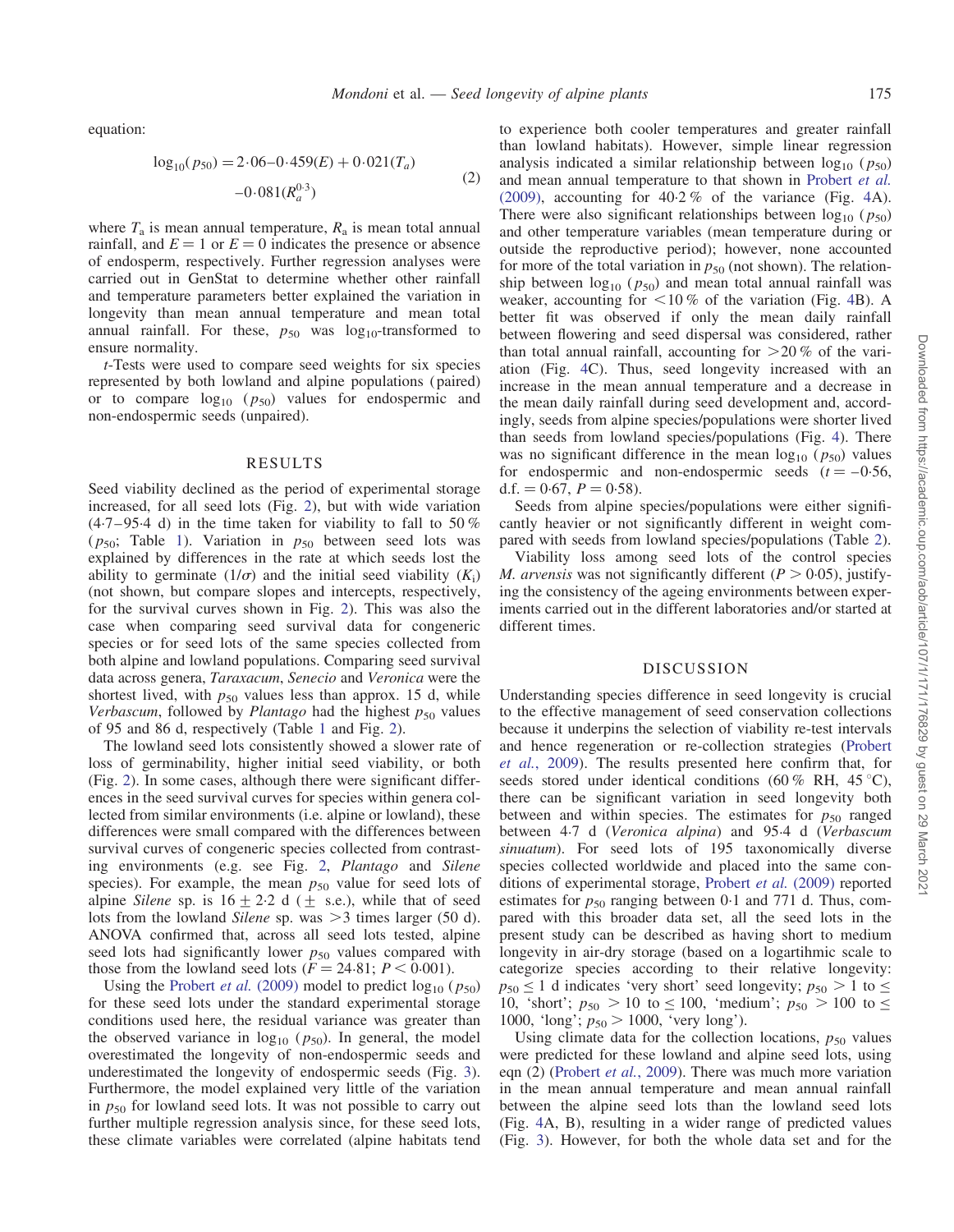<span id="page-5-0"></span>

FIG. 2. Survival curves fitted by probit analysis for all lowland (open symbols, broken lines) and alpine (filled symbols, continuous lines) seed lots. The final graph at bottom-right shows the survival curves of the control species (*Myosotis arvensis*) in the UK (filled symbols, continuous lines) and Italian (open symbols, broken lines) laboratories. Seeds were placed into experimental storage conditions of 45  $\degree$ C and 60  $\%$  RH. All non-germinated seeds were cut-test at the end of the test and found to be dead.

data for alpine seed lots only, eqn (2) did not explain a significant amount of the observed variation in  $p_{50}$ . Further, the model tended to overestimate the longevity of overestimate the longevity of non-endospermic seeds and underestimate the longevity of endospermic seeds (Fig. [3\)](#page-6-0). t-Test analysis showed that there was not a significant difference in the mean  $log_{10}$  ( $p_{50}$ ) of endospermic and non-endospermic seeds; thus seed structure was not a significant factor in accounting for variation in seed longevity for this set of species.

Considering climate variables independently (necessary since, for these seed lots, rainfall and temperature were correlated), there was still a highly significant relationship between  $log_{10} (p_{50})$  and mean annual temperature (Fig. [4A](#page-6-0)). Seed longevity increased as mean annual temperature increased; temperature conditions during the reproductive period did not account for more of the variation in seed longevity than the mean annual temperature (result not shown). There was also a significant relationship between  $log_{10}$  ( $p_{50}$ ) and mean total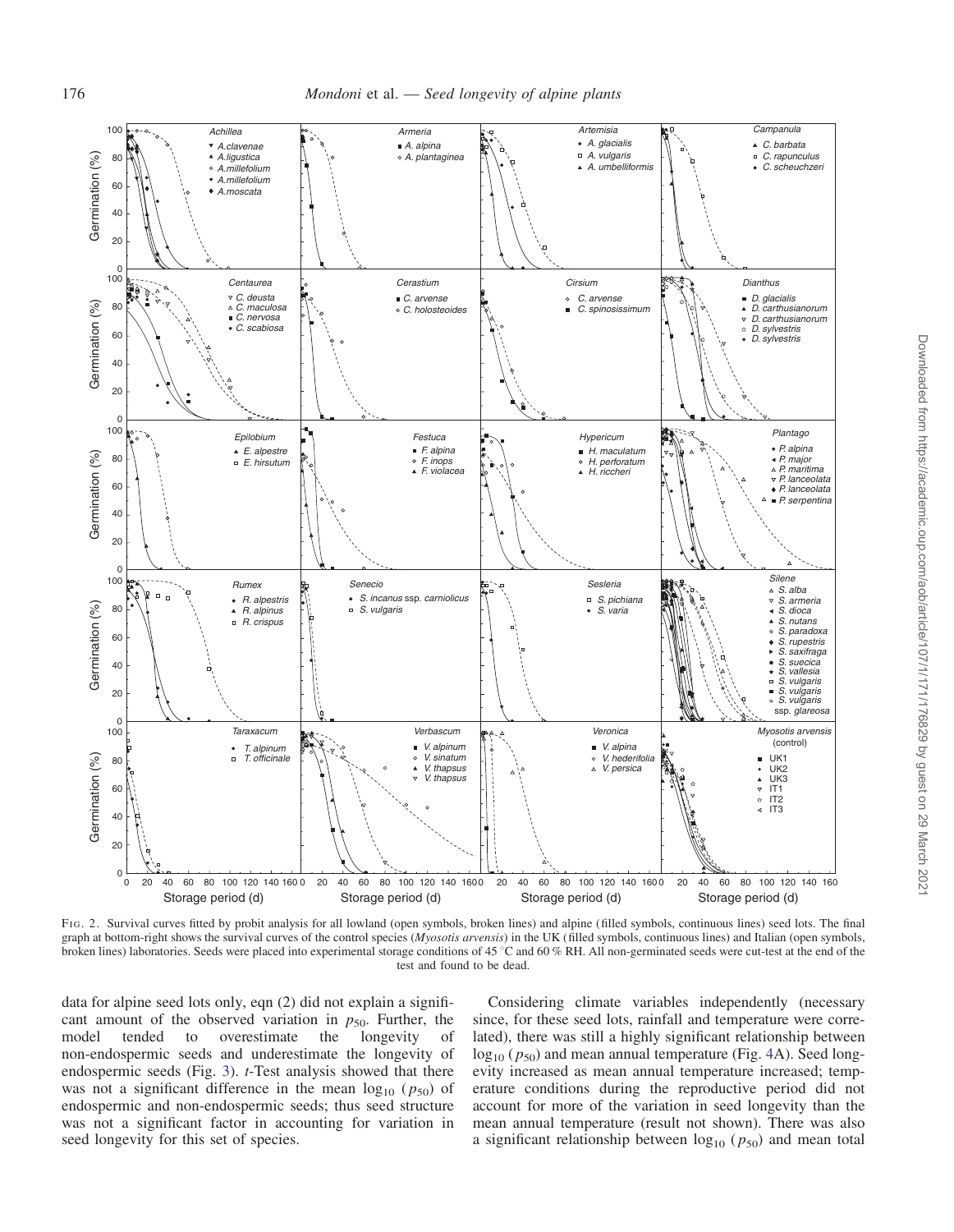<span id="page-6-0"></span>

F1G. 3. Co-plot of  $log_{10}$  ( $p_{50}$ ) values determined in this study and those predicted, based on climate data and presence/absence of endosperm, using the [Probert](#page-8-0) et al. (2009) model (eqn 2). The solid line shows the exact correlation between the two ( $y = x$ ). Numbers represent the species collected from both alpine and lowland populations: 1, Achillea millefolium; 2, Dianthus carthusianorum; 3, D. sylvestris; 4, Plantago lanceolata; 5, Silene vulgaris; 6, Verbascum thapsus.

annual rainfall  $(P < 0.012)$ ; however a stronger relationship was apparent when rainfall during the reproductive period was considered ( $P < 0.001$ ; Fig. 4B, C). The seed lots collected from alpine areas that tended to have cooler and wetter climates were shorter lived than the seed lots collected from lowland sites, even when comparing seed lots from congeneric species, the only exceptions being Taraxacum and Senecio (Fig. [2\)](#page-5-0). Most notably, this also held for seed lots of the same species collected from both alpine and lowland populations: Achillea millefolium, Dianthus carthusianorum, D. sylvestris, Plantago lanceolata, Silene vulgaris and Verbascum thapsus. For example, the  $p_{50}$  for the lowland Silene vulgaris seed lot was 59 d compared with 15 d for the alpine seed lot, with the latter having both lower initial seed viability and a faster rate of loss of ability to germinate  $(P < 0.001)$ . The Taraxacum officinalis and Senecio vulgaris seed lots were relatively short lived despite originating from lowland sites; however, both are early spring flowering species [\(Pignatti, 1982\)](#page-8-0), and therefore normally experience relatively low temperatures and high rainfall during the flowering and seed development period.

In a recent study of the effect of maternal environment on seed longevity in Wahelenbergia tumidifructa [\(Kochanek](#page-8-0) et al.[, 2010\)](#page-8-0), the effect of temperature on seed longevity depended on the growth phase of the plants. While low temperatures prior to seed set had either no effect or enhanced seed longevity compared with high temperatures, low temperatures during the seed development and ripening phase significantly reduced seed longevity. This is consistent with our finding that rainfall during the reproductive phase was more critical than mean annual rainfall or rainfall outside of the reproduc-tive phase. [Kochanek](#page-8-0) et al. (2010) also found that dry conditions combined with warmth during seed maturation led to



F<sub>IG</sub>. 4. Relationship between  $p_{50}$  and (A) mean annual temperature at the collecting site, (B) mean total annual rainfall and (C) mean daily rainfall during the reproductive phase (flowering to seed dispersal) for alpine and lowland seed lots collected in northern Italy from 63 species. Solid lines show the results of linear regression analysis; dashed lines show the results of linear regression analysis for 195 species as described in [Probert](#page-8-0) et al. (2009).

increased seed longevity, and [Sinniah](#page-8-0) et al. (1998) found that the longevity of Brassica campestris seeds was greater if maternal plants experienced drought during seed development.

Reduced viability and vigour of seeds ripened under cool, wet conditions may be due to higher rates of oxidative stress during maturation; [Waterworth](#page-8-0) et al. (2010) have shown that prolonged imbibition of Arabidopsis thaliana seeds at low temperature results in additional DNA damage due to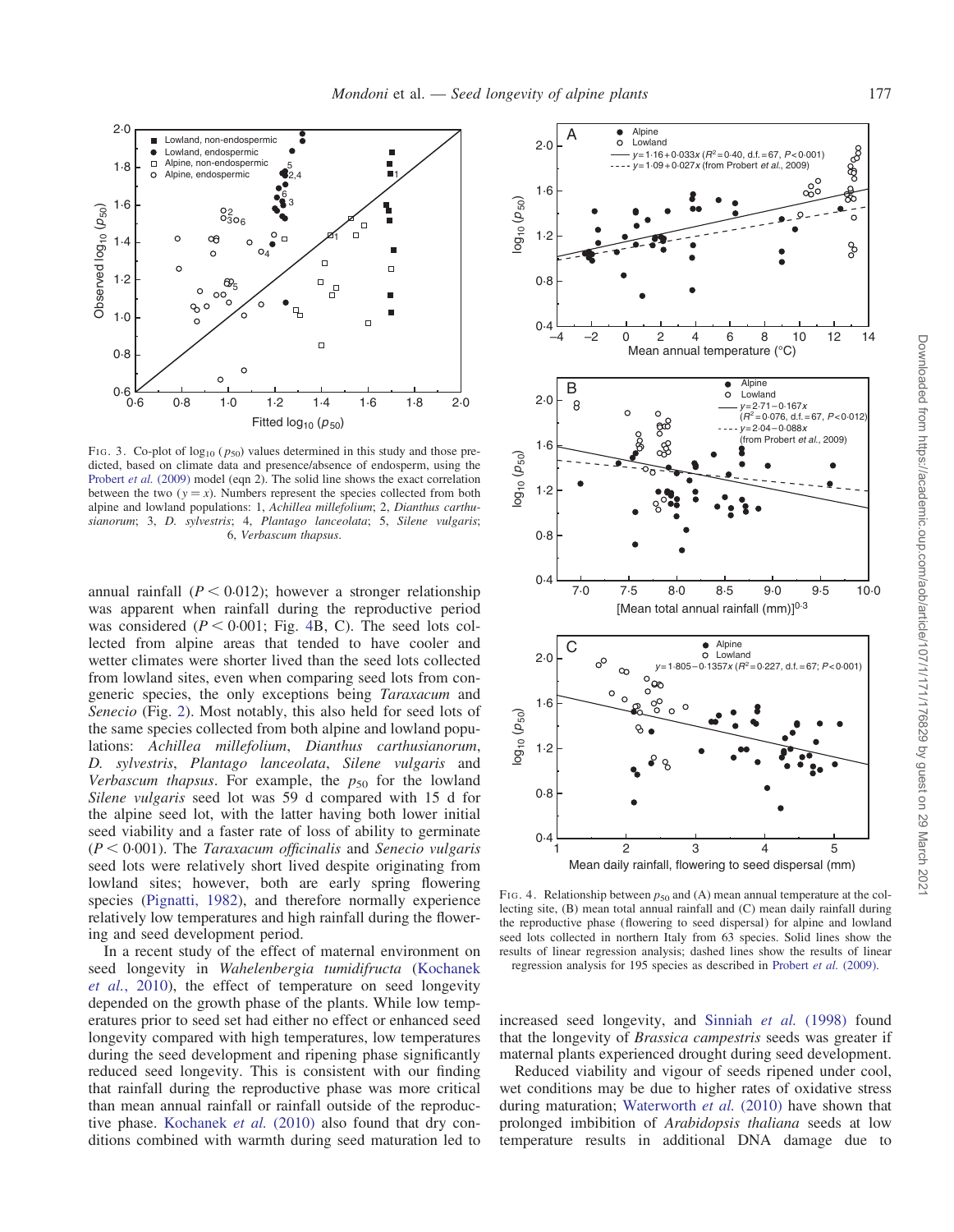## <span id="page-7-0"></span>178 Mondoni et al. — Seed longevity of alpine plants

|                         | Weight (mg) mean $\pm$ s.e. |                  |                 |            |
|-------------------------|-----------------------------|------------------|-----------------|------------|
| <b>Species</b>          | Alpine                      | Lowland          | <i>t</i> -value | $P$ -value |
| Achillea millefolium    | $0.007 + 0.0001$            | $0.003 + 0.0001$ | $-12.58$        | < 0.001    |
| Dianthus carthusianorum | $0.027 + 0.0005$            | $0.023 + 0.0003$ | 5.63            | 0.005      |
| Dianthus sylvestris     | $0.044 + 0.0005$            | $0.046 + 0.0017$ | $-1.08$         | 0.340      |
| Plantago lanceolata     | $0.142 + 0.0038$            | $0.052 + 0.0028$ | $-19.08$        | < 0.001    |
| Silene vulgaris         | $0.039 + 0.0012$            | $0.026 + 0.0002$ | $-9.18$         | < 0.001    |
| Verbascum thapsus       | $0.006 + 0.0001$            | $0.006 + 0.0001$ | $-1.83$         | 0.142      |

TABLE 2. Mean seed weight and results of the t-test analysis used to investigate the variation between lowland and mountain populations of the same species

increased oxidative stress under these conditions. Another explanation for the observed differences in longevity is that the climate conditions that alpine plants normally experience during the reproductive period may affect seed development and maturation, reducing seed quality at dispersal. In general, the more immature the seed lot is, the lower its initial viability and/or the faster its loss of germinability (Ellis et al.[, 1993;](#page-8-0) [Ellis and Hong, 1994;](#page-8-0) [Hay and Probert,](#page-8-0) [1995;](#page-8-0) [Sanhewe and Ellis, 1996](#page-8-0)). For example, the survival curves of immature seeds of Digitalis purpurea showed both lower initial seed viability and faster loss of germinability, compared with those at an advanced developmental stage ([Hay and Probert, 1995\)](#page-8-0). Furthermore, across five growing sites of Aesculus hippocastanus spanning  $19^{\circ}$  of latitude in Europe, Daws et al. [\(2004\)](#page-8-0) found that desiccation tolerance increased when seeds developed under warmer conditions because development progressed further before seed shed. In that study, seed weight was found to be positively correlated with the degree of desiccation tolerance. Although our seed lots were neither desiccation sensitive (as are seeds of Aesculus hippocastanus) nor collected across a range of latitudes, and despite being collected at the point of natural dispersal, the cooler, wetter conditions experienced by the alpine plants could have had a negative affect on seed ripening and thus longevity. However, if this were the case we would have expected that seeds collected from plants growing at the alpine locations would have been smaller than their lowland counterparts which would have developed under more favourable conditions. In fact, for the six species for which we had both lowland and alpine populations, there was either no significant difference in seed weight or the seeds from the alpine sites were significantly heavier (Table 2). Seed size was therefore not positively correlated with seed quality in terms of longevity in air-dry storage. Consistent with this, Lehtilä and Ehrlén (2005) concluded that factors that may influence seed size do not necessarily also influence seed quality. The weaker resistance to ageing in seeds from alpine plants does not seem to be simply related to maturity.

Whilst there is compelling evidence that environmental conditions strongly influence seed longevity, the possibility that differences between alpine and lowland plants may also be explained by adaptive, genetic differences linked to climate cannot be ruled out. Supporting this view, preliminary experiments carried out at the Millennium Seed Bank laboratories (RBG, Kew, UK) have shown that seed longevity differences in the offspring of plants of Silene vulgaris originating from Morocco and England grown under identical glasshouse conditions were identical to the differences observed in the seeds from which they were grown. It is possible that populations and species adapted to alpine habitats have not experienced the same selection pressure for seed resistance to ageing as populations and species growing in warmer, drier, lowland habitats. Seeds buried in the substrate at alpine sites are certainly likely to deteriorate at a slower rate than seeds buried in lowland soils following dispersal simply because the average temperature experienced will be lower. This alone means that there will be less selective pressure on resistance to ageing. Supporting the idea that seeds of alpine plants deteriorate slowly under natural conditions, the seeds of several alpine plants have been shown to survive for many years in their natural habitat (Schwienbacher et al., 2008). This possibility that measured differences between lowland and alpine collections could be explained by genetic differences will be explored by reciprocal transplant experiments.

This study has highlighted a significant concern for the successful ex situ conservation of alpine plants, which represent one of the groups most sensitive to the direct and indirect human impacts on plant diversity [\(Korner, 1999;](#page-8-0) [Thuiller,](#page-8-0) [2007;](#page-8-0) [Parolo and Rossi, 2008](#page-8-0)). We have shown that seeds of alpine populations and species are significantly shorter lived than lowland counterparts. Conservation collections of alpine species held in seed banks will need to be re-tested more frequently to monitor their potential decline in viability during storage, and alternative storage techniques such as cryopreservation should be considered for the shortest lived cases ([Li and](#page-8-0) [Pritchard, 2009\)](#page-8-0). Further research is underway to resolve the extent to which seed longevity is determined by environmental or genetic factors.

#### ACKNOWLEDGEMENTS

This work was supported by the University of Pavia, the Centro Flora Autoctona of the Lombardy Region, the Italian Ministry for Education, University and Research (MIUR, project no. 2007JNJ7MX\_004) and the National Research Council (CNR) project SHARE. Financial support was also provided by the Millennium Commission, The Wellcome Trust and Orange plc. The Royal Botanic Gardens, Kew is supported by a grant-in-aid from Defra. The authors would like to express their thanks to Kenwin Liu, Ian Wood and Simone Pedrini.